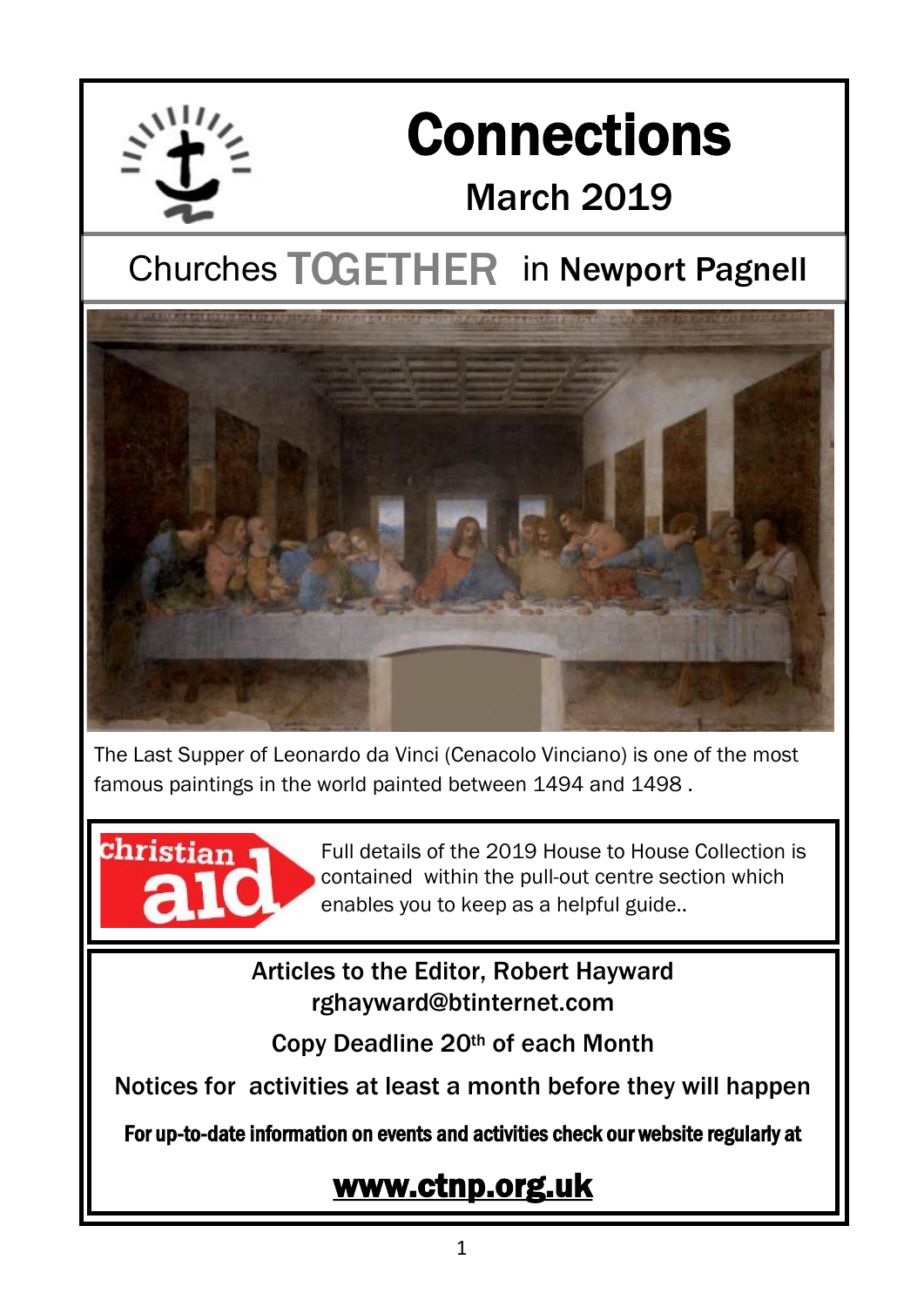



## **Brexit and Other Stuff**

This month will see the Brexit debate really heating up as the ominous date of 29th March looms up when some sort of decision about the UK's future will have to be made. Now whatever your views are about the politics of it all, and whoever you vote for, I have to say that the Prime Minister could probably do with a good holiday from the steamy and sometimes hot tempered debates in the House of Commons. Perhaps the PM has been handed the almost impossible job of trying to hammer out some sort of Brexit agreement that can satisfy so many divergent views upon the issue – even within each political party.

It reminds me of childhood days when people of different religious denominations rarely worshipped together and treated each other with suspicion like they did in the days of Henry VIII. Even these days there are still those who don't discuss religion or politics just in case a nasty atmosphere develops as others' prejudices clash with our own. However, if we do not calmly and openly discuss these things then we never learn from each other or inch forward as individuals or as a nation. Discussion and debate are how we learn about each other and God. Keeping religion and politics off our discussion and sharing agendas only serves to keep us in a sort of religious and political stone age and binds us only to our own very particular prejudices and view of the world.

Many churches in MK have for years blazed an exciting trail to follow by worshipping and sharing together our involvement in the community. For example, in Newport Pagnell the Christian leaders from the C of E, Methodist, URC, Roman Catholic and Baptist churches meet and pray together every Tuesday morning. We plan joint services and community events together and share the church buildings building that we use for these events. Other groups of local churches practise a similar pattern across the UK.

This is a long way from the world I knew as a kid when very little was done together by the different churches.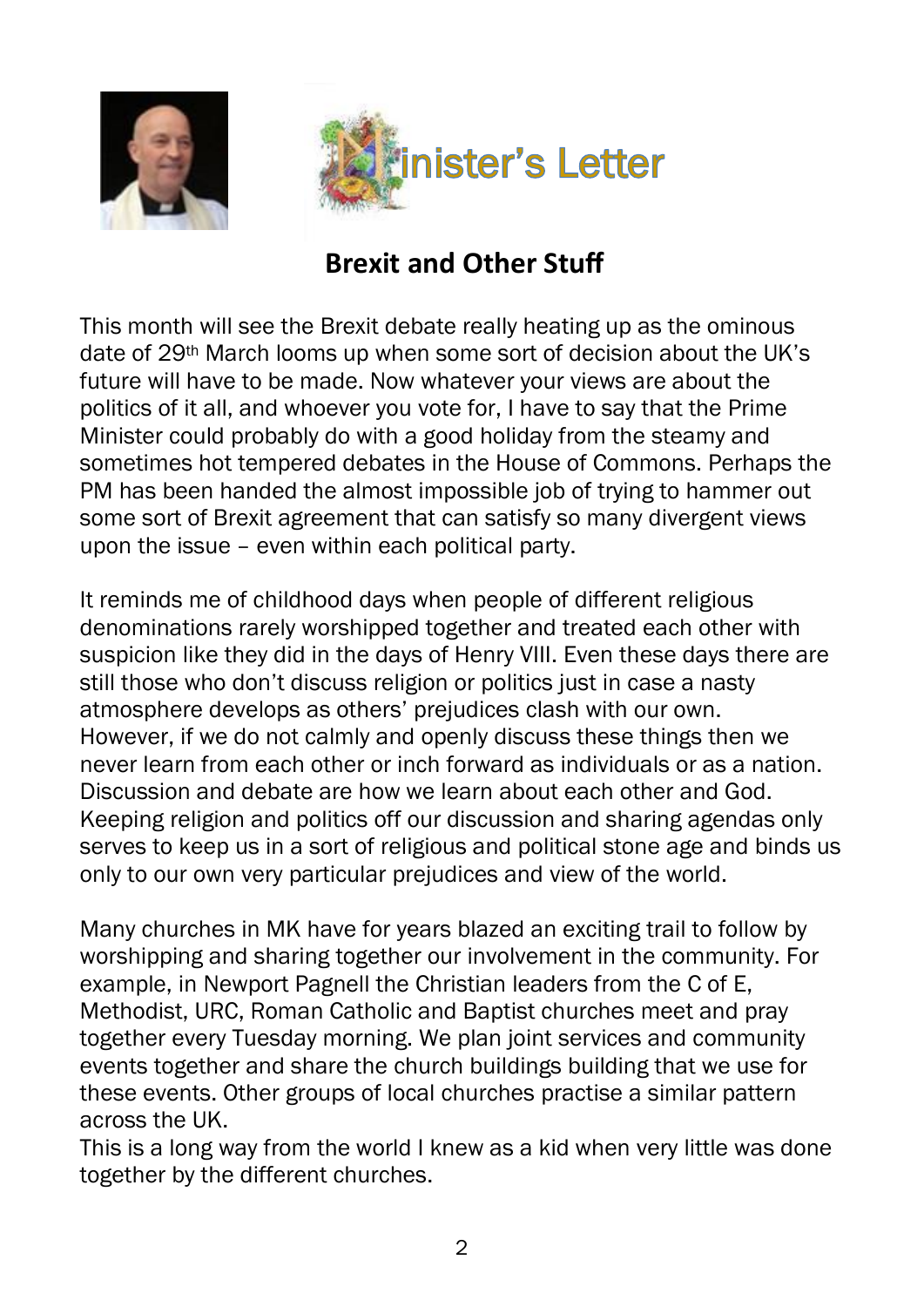Of course, we all have our differences about the way we do things, but we have learnt from each other over the years and gained some great ideas to initiate in our own particular churches. Recently there was a joint service held at the Baptist church in Newport Pagnell and the congregations from the other churches in town went there for morning worship. Imagine all of the above denominations all in one place worshipping together?!

Indeed, the atmosphere was terrific. The theme of the service was Christian healing and many people, there and then, requested prayers for healing for all sorts of emotional and physical ailments. Members of the different churches prayed for the sick since what mattered was not the church label but the fact that those involved in the healing ministry were believers in the power of God to transform our lives.

So, the message for lent is to unite around what we all do well together and to learn from those we are more unfamiliar with about new ways of doing things – and accept that sometimes, as individuals and churches – and in our politics - we are not right about everything all of the time. This is the real spirituality behind lent which stretches us into exciting realms that are just waiting to be discovered.

Rev Nick Evans Rector Newport Pagnell C of E Benefice



### Tuesday 10.00 in NPBC Chapel

A great place to meet for Coffee/ Tea and fellowship. Meeting together to share and learn together from the Bible also supporting each other through chatting and praying together..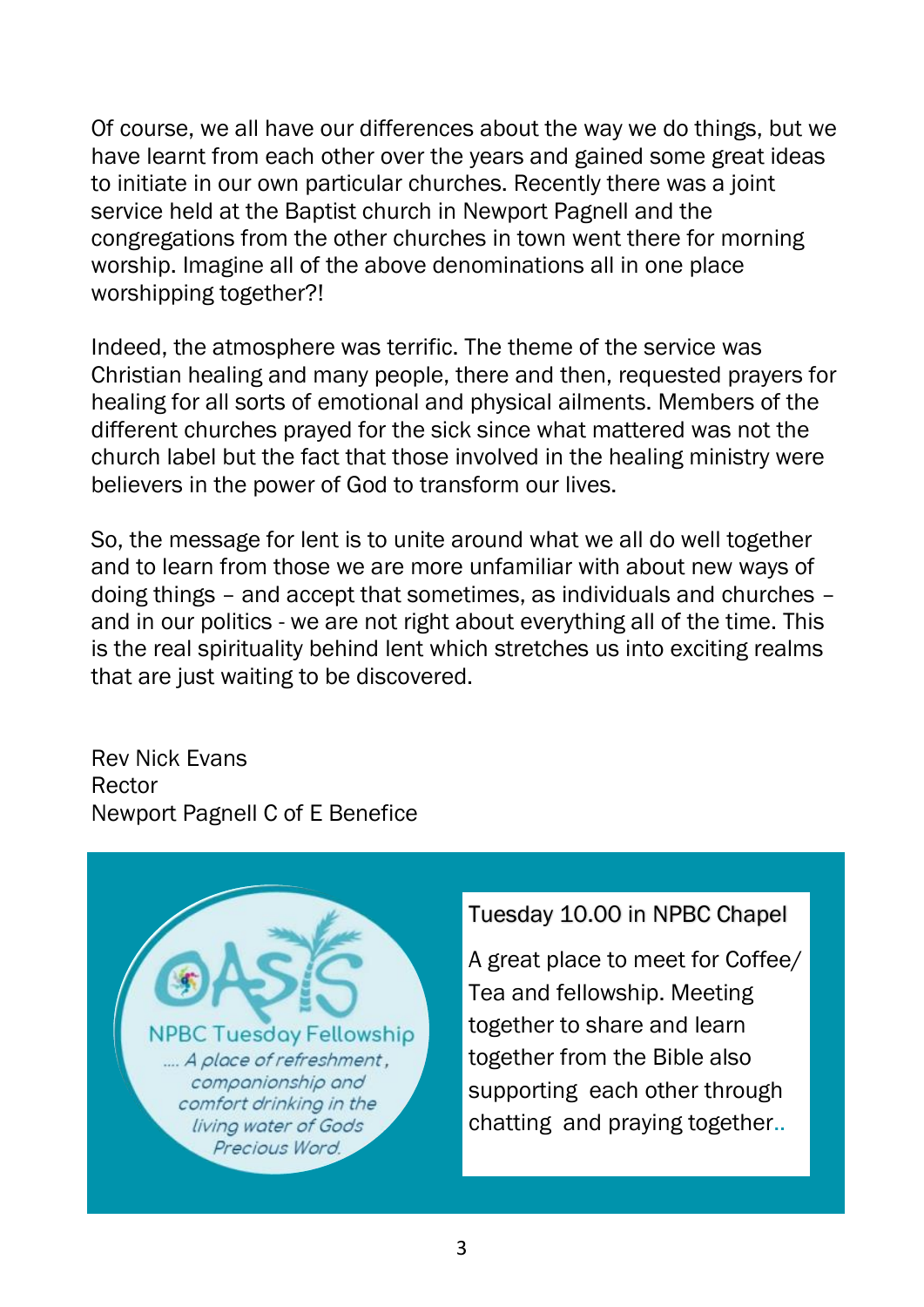## **Chaplain Vacancy to serve**

## **MHA at Westbury Grange**

## **Newport Pagnell**

**Job Title:** Chaplain

**Reports to:** Home Manager/Scheme Manager and Director of Chaplaincy & Spirituality and Regional Chaplain

**Line Management of:** No other staff

**Responsible for:** No other staff

### **Purpose of Position**

To be a focus for the spiritual life of the Home and Scheme, ensuring that the spiritual needs of service users and staff are addressed, and to ensure that relationships are developed and maintained between MHA and the local churches and other faith communities.

The post-holder will be part of the staff team and responsible to the local Managers, but will also work under the auspices of the Chaplaincy and Spirituality Department.

### **Duties and Responsibilities**

- 1. To be responsible for developing and sustaining the spiritual and worship life within the home/scheme.
- 2. To be the first point of call for staff regarding pastoral support of residents and other service users
- 3. To work alongside other members of staff in providing spiritual care and support within the home/scheme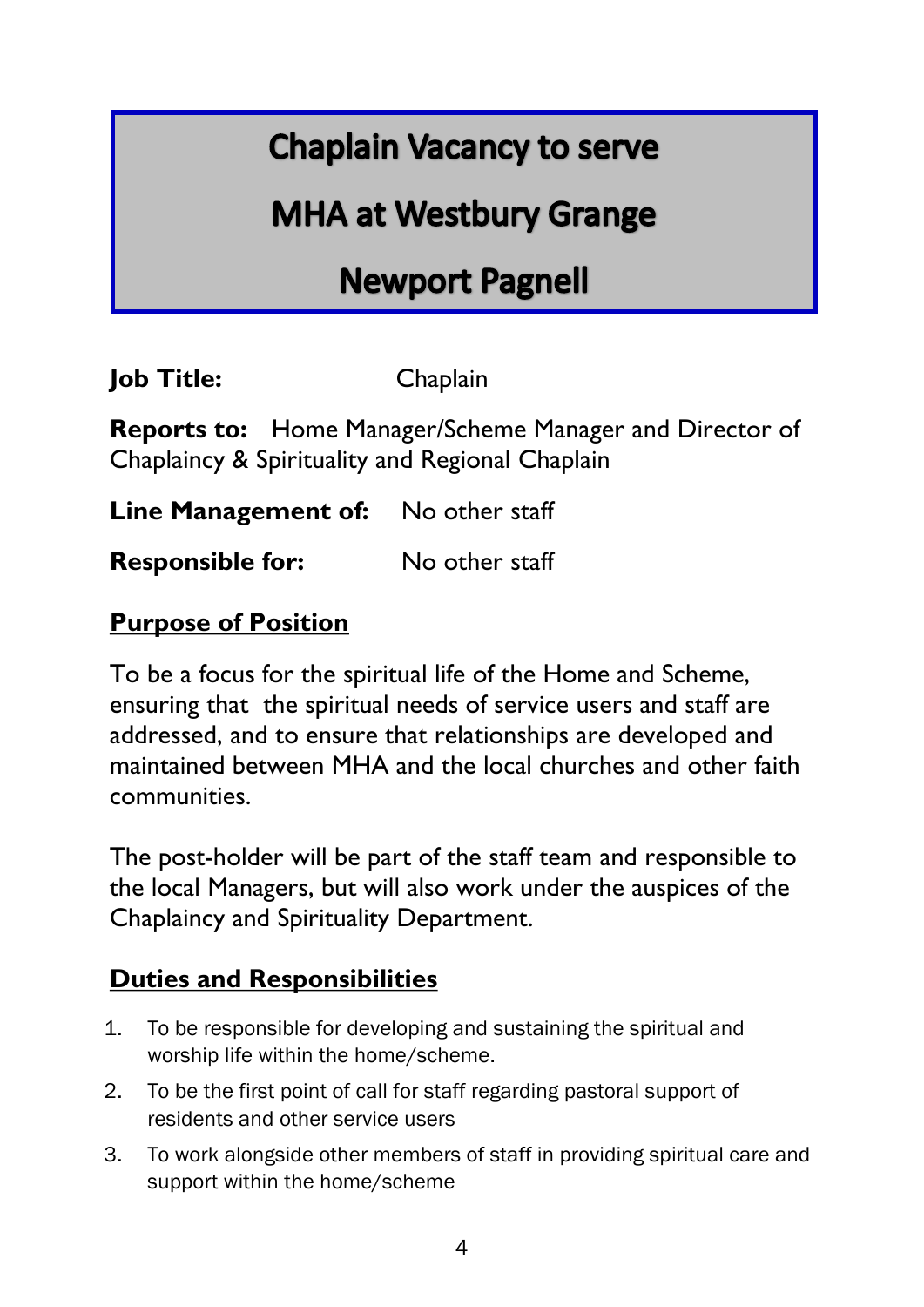- 4. To make visits to hospitals and other homes when required.
- 5. To liaise with local Christian communities and other religious leaders to ensure that relevant religious services are provided.
- 6. To act as an advocate for MHA within the local faith communities.
- 7. To attend and participate in staff meetings and residents/relatives meetings as appropriate.
- 8. To be aware of and adhere to the organisation's policies contained in the Employment Policies and Procedures Manual.
- 9. To attend and participate in regular formal one to one meetings and appraisal sessions.
- 10. There will be a requirement to travel to Regional Offices or other locations for the purpose of meetings or training relevant to your job.
- 11. It is a condition of employment that this post is subject to an Enhanced Criminal Records Disclosure.

This is not a complete description of the duties and responsibilities of the post, and the post holder is expected to carry out other reasonable duties as required by the Home Manager/Scheme Manager and/or the Director of Chaplaincy & Spirituality

### All the information regarding the post is available at [www.mha.org.uk](http://www.mha.org.uk)



Or Contact Sue Coleman

Regional Chaplaincy Advisor South Regional

47 Parkstone Road, Poole, Dorset, BH15 2NX

Tel: 07484 534126

E-mail: [Sue.Coleman@mha.org.uk](mailto:Sue.Coleman@mha.org.uk)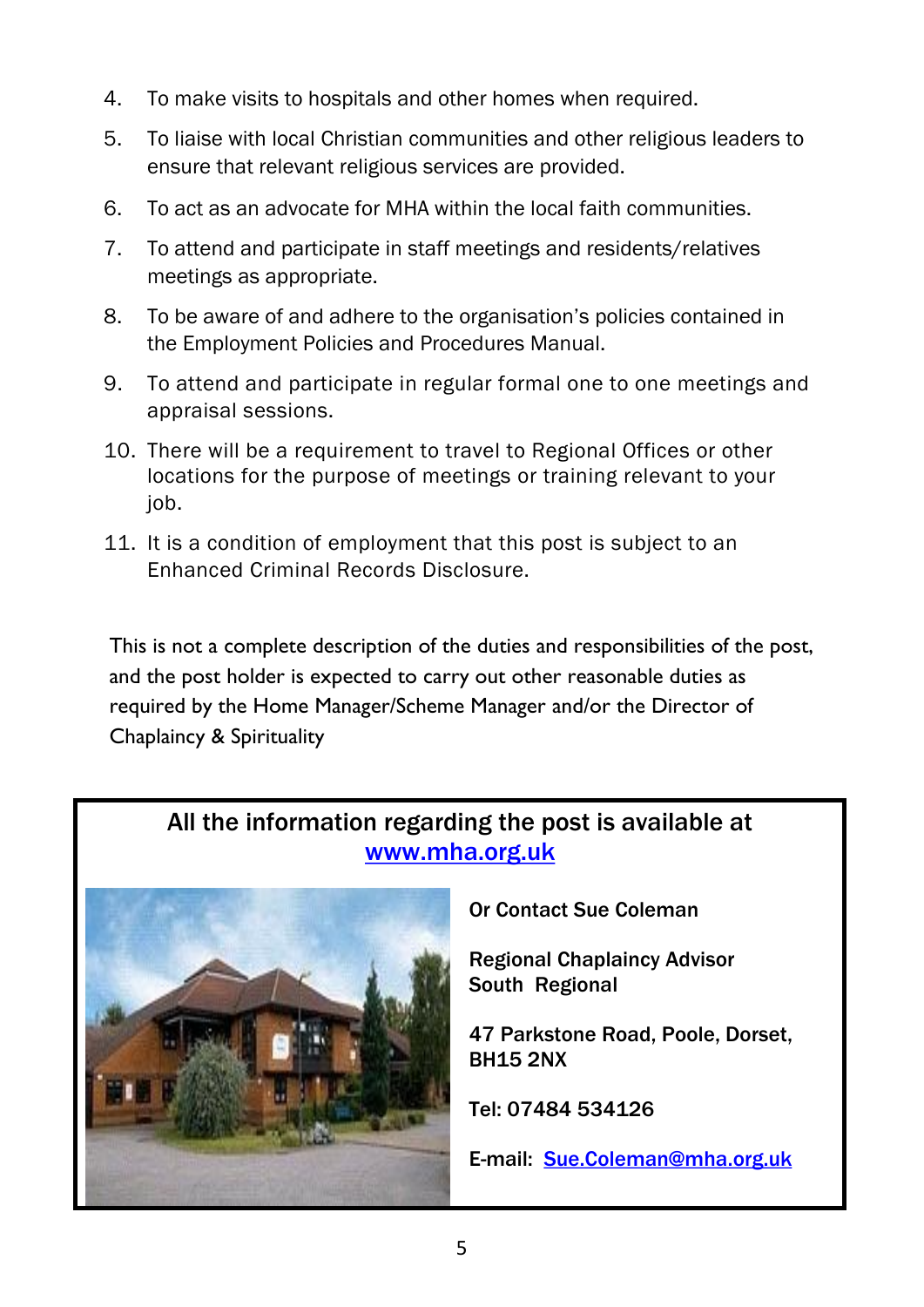

For information please contact:

Jennifer Mazzone

On : 01908 613088

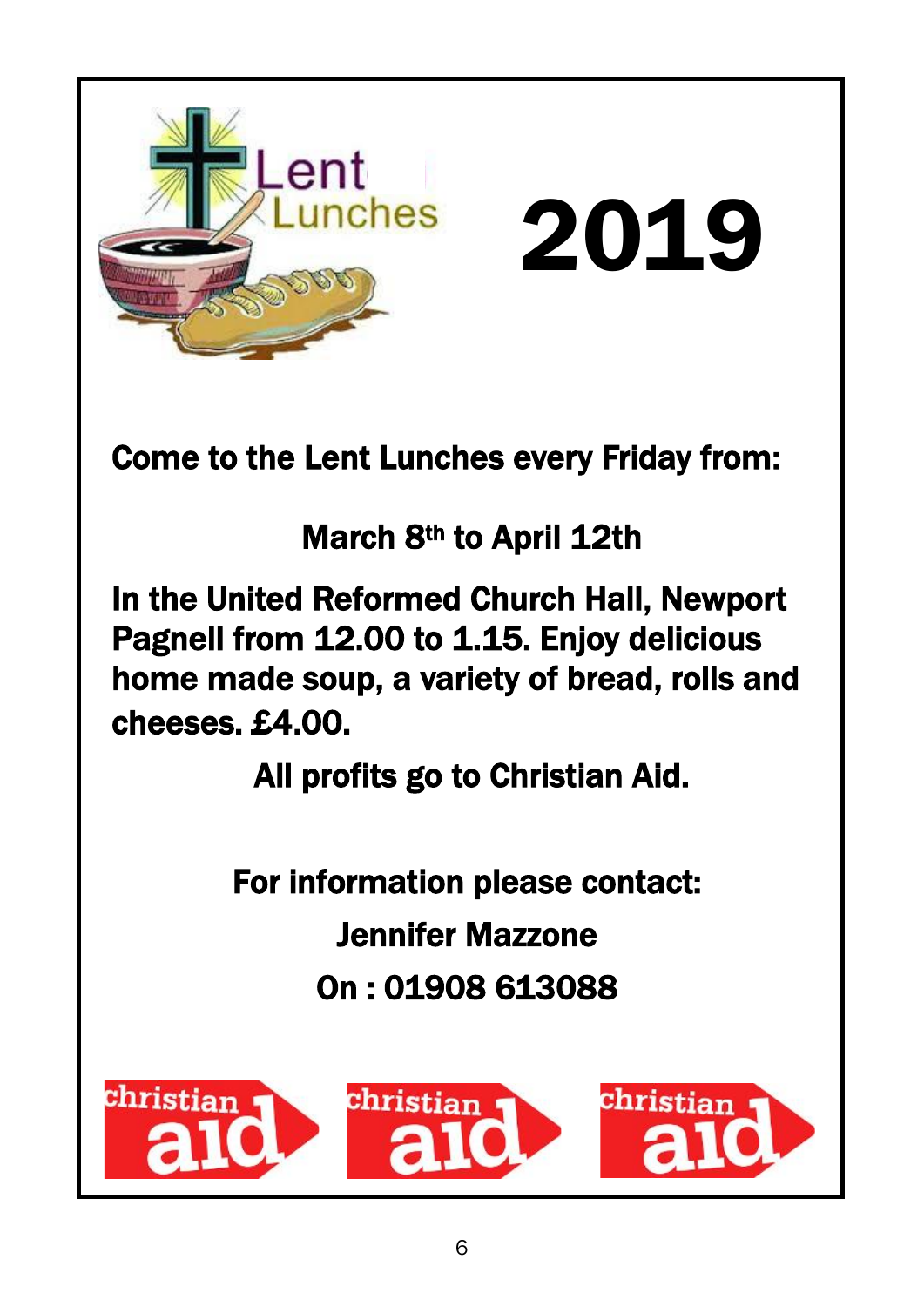

#### Christian Aid Appeal 2019. DO YOU WANT TO MAKE A SIGNIFICANT DIFFERENCE TO MATERNAL HEALTH IN SIERRA LEONE?

Pat Parker and I met together to discuss this year's Christian Aid Week and the House To House Envelope Collections. We feel strongly that the envelope collection can still raise a good amount of money (£2049 in 2018). Christian Aid themselves admit that each year realises a diminishing return, but it is the only national charity with a significant annual house to house collection and it raises much needed funds. Even they admit that it is an alien concept to the younger generations, but that when Christians do the collecting and bear witness to their faith in their local community by inviting others to be a part of making a positive difference in the world, it is powerful. We are aware that, locally, there are people who think it should be stopped. The issue we have is that there are no viable alternatives that we can do locally in Christian Aid Week that can raise that sort of money. Therefore, we are going ahead with the house to house collection in 2019 to support a charity that works with local organisations to change lives. We need more collectors (or those who have collected in previous years) to offer their help. It involves delivering the envelopes and then going back to collect them in the week  $(12<sup>th</sup>-18<sup>th</sup>$  May). This can be done alone, in pairs, as a group. (One alternative suggestion this year is you deliver the envelope and put a drop off point in a note with it, so people bring them to you.)

We KNOW the money raised makes a massive difference and this year the focus is on helping the world's poorest mums to give birth safely. EVERY penny makes changes lives. For more information go to [https://www.christianaid.org.uk/](https://www.christianaid.org.uk/christian-aid-week) [christian-aid-week](https://www.christianaid.org.uk/christian-aid-week)

#### PLEASE consider offering your help. Contact Pat Parker on: [contactpatparker@gmail.com](mailto:contactpatparker@gmail.com) or call her on 01908 610837.

And if you can help us by being a Coordinator (contact collectors, drop off envelopes, get them brought back to you after collection, count and bank the money- you DON'T have to be a house to house collector) then she would LOVE to hear from you as we are one short this year.

Meanwhile here is a piece reflecting on the reality of doing the collecting, that I wrote. And some responses we commonly get and how to deal with them.

I encourage you to consider this for 2019 and am happy to talk to anyone who has questions or concerns.

Blessings, Jenny Mills. 07703485017.

### Christian Aid Envelope collector dilemmas and retorts! By Jenny Mills

Every year before I start.

OK, here it is again, that day when I have to knock on the doors and ask for the envelopes back. I don't know about you but it really takes me out of my comfort zone! I post the envelopes on the Sunday, quite easy and I start to think back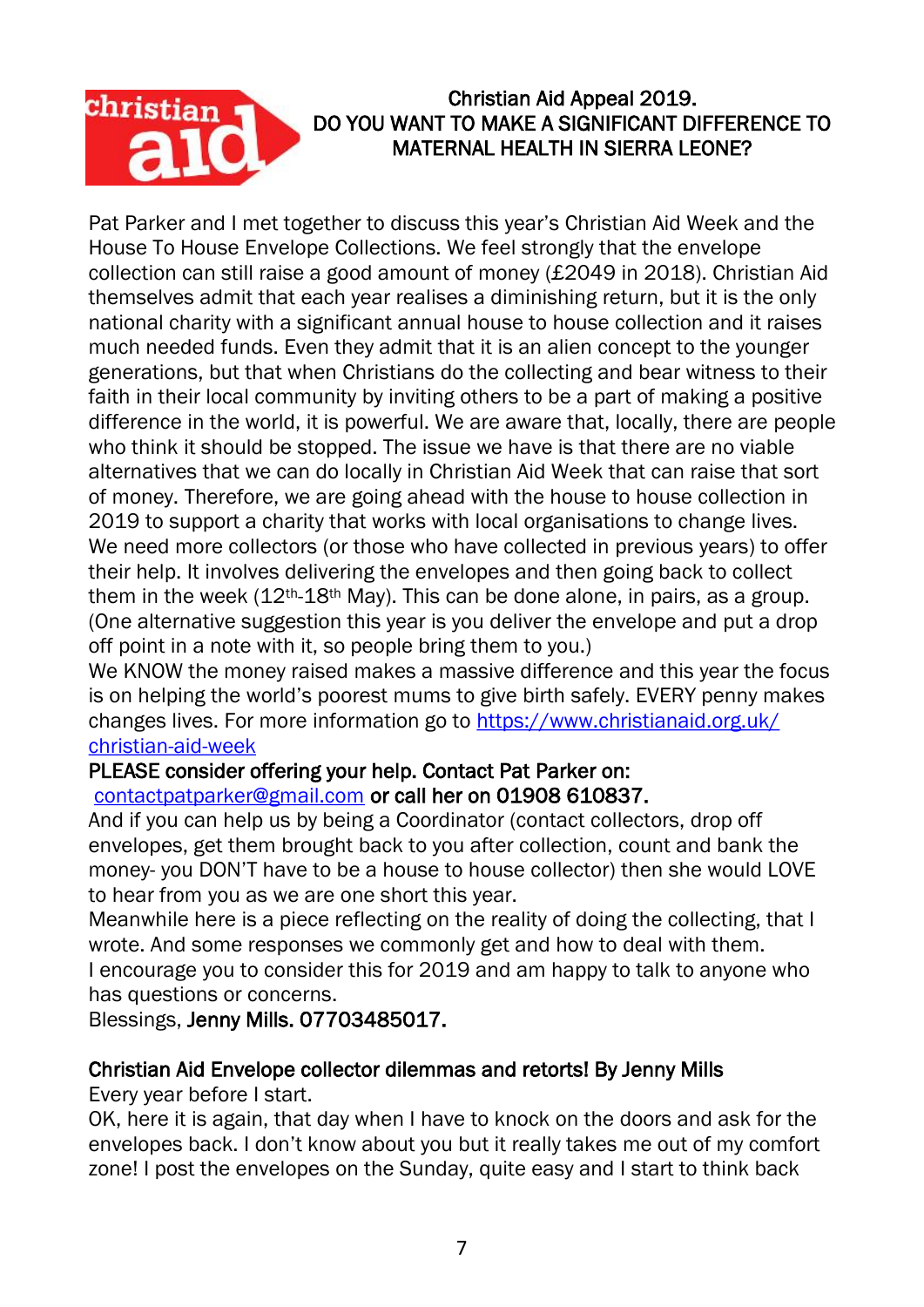and the overwhelming feeling is dread. And I build it up in my head and it gets bigger and bigger!! It's going to be awful, no one will answer the door or those that will, won't give they'll just say they had no envelope and shut the door....Oh I wish I hadn't volunteered. But hang on, what actually happened last year? Can you vaguely remember? It wasn't as bad as you expected was it? Most were polite and those that refused did so kindly. It was only that one house with the two 4x4's and the boat and caravan that were rude telling you they had no spare cash for anyone- they needed all they had to keep themselves afloat....! Right, so it wasn't that bad, was it? And just remember that video you saw last year...remember? The one where the small child, aged about 4 or 5 was piling bricks to dry in the hot desert sun. 12 hours she worked. Remember how it upset you? Remember how strongly you felt about how wrong it was that could happen? And what about that other one where the young boy and girl were picking over the stuff thrown away on the tip? Finding scraps and rubbish and hoping to make some money, coming into contact with all sorts of bugs and germs and dangerous objects. And remember how cross you felt that this was allowed? With those lorries driving past at speed? And you said that the next time you had to collect envelopes you would hold that image in your head. Do you remember? So, a door being slammed in your face once won't kill you; a rude person won't hurt anything except your pride; someone saying we need the money in this country will only upset your sensibilities. No lasting damage and think about what a difference can be made with the money you collect? And think about why you offer to do this? Because this is an actual physical demonstration of your faith- you believe Jesus sought world justice and peace? Well, this is contributing to that equality so desperately needed. And if you do this and you are seen knocking on doors and you raise the plight of people around the world. And then this may make them question what they are doing too. Something about leading by example. May be a vain hope- but we never know where the Spirit moves, do we? And so already I'm feeling better. It is a small inconvenience in my life- but what I am about to do could make a massive difference to someone else...into the breach....

DING DONG: Hello- I've come to collect the Christian Aid envelope....

*I didn't get an envelope.*

No problem, I have another one here. I can come back and collect it in 15 minutes when I have done this part of the close. Or if it is more convenient, I can come at 6pm tomorrow.

(Tip: Always have some spares and always offer them, but give a specific time that you will come back, don't be airy fairy.)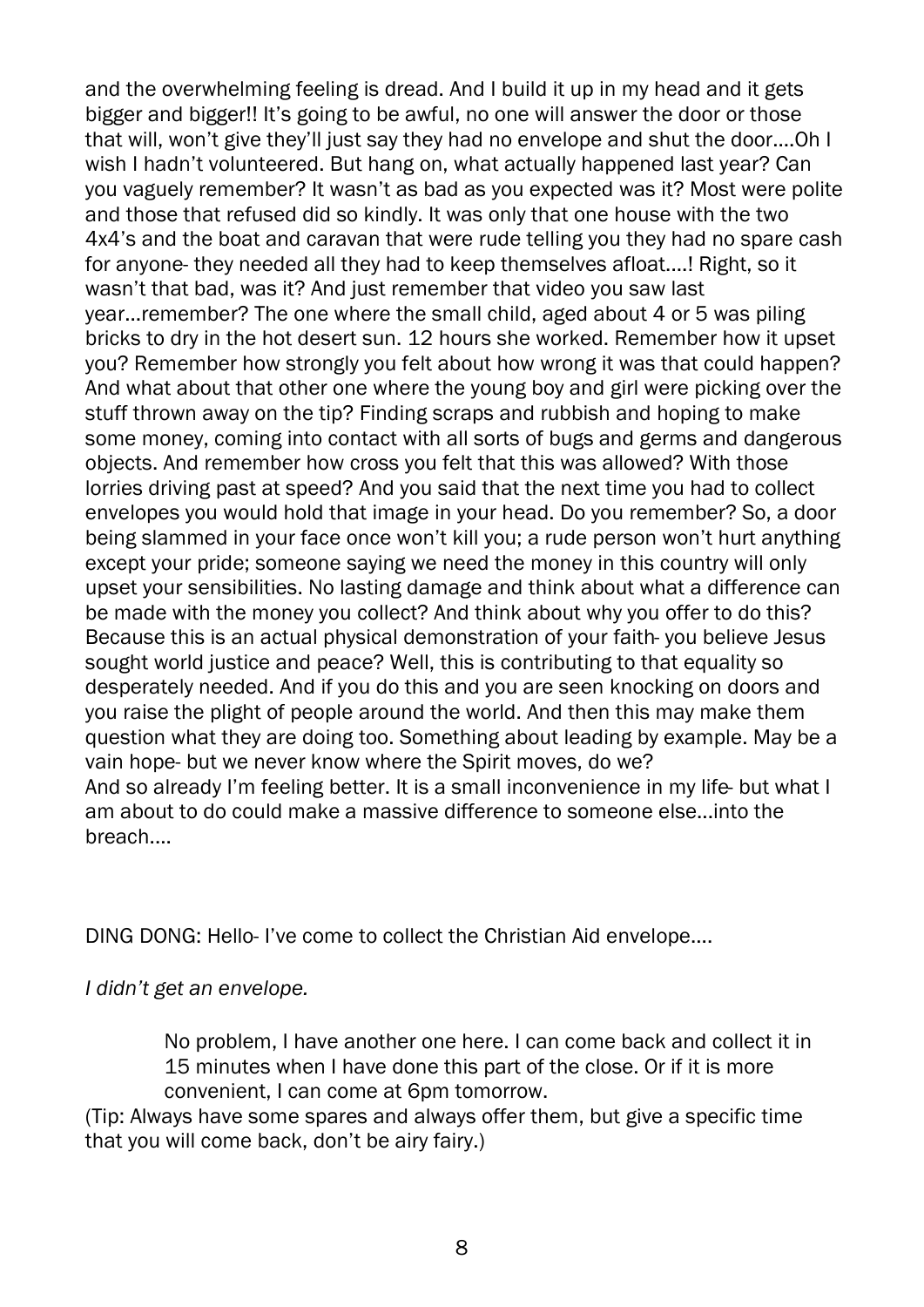*Not today.*

Are you sure? Because even a little donation will make such a big difference. Ah well, thank you. Goodbye.

(Tip: Smile, graciously accept their answer and walk away. Not everyone will give and we all have the right to choose.)

*I have my own charities and anyway I think charity should begin at home, not abroad.*

OK. Thank you for sharing that. It is good to be able to make a difference through charitable giving- whoever we give to, isn't it? Bye.

(Tip: This can be a brush off and picking an argument. By saying your piece you may prompt thinking in future.)

*Why should we give to other people when I am struggling and have my own problems?*

> I do understand what you are saying and am sorry to hear things are tough. Christian Aid aims to give support to the poorest people in the world who have none of the things we take for granted. But I do understand if you are unable to donate at this time.

(Tip: A difficult one- may actually be easier to say, I am sorry to hear that and leave it....)

*Here it is: I had it ready.*

Oh thank you. That really makes a difference. Is Christian Aid important to you for any particular reason? Have you filled out the Gift Aid form? (Tip: It's good to recognise people's efforts and try to get a little more interaction. We all like to be appreciated and listened to. Don't forget to ask them if they are able to Gift Aid.)

#### *Where's the money going to?*

This year the focus is..... Any help or support is welcome. (Tip: Refer people to the website and raise their awareness of the adverts etc.)

#### *Can you give me a minute?*

No problem. Thank you so much for taking the time to give. Just to let you know that if you are a tax payer, you can Gift Aid your donation by filling in the flap on the envelope.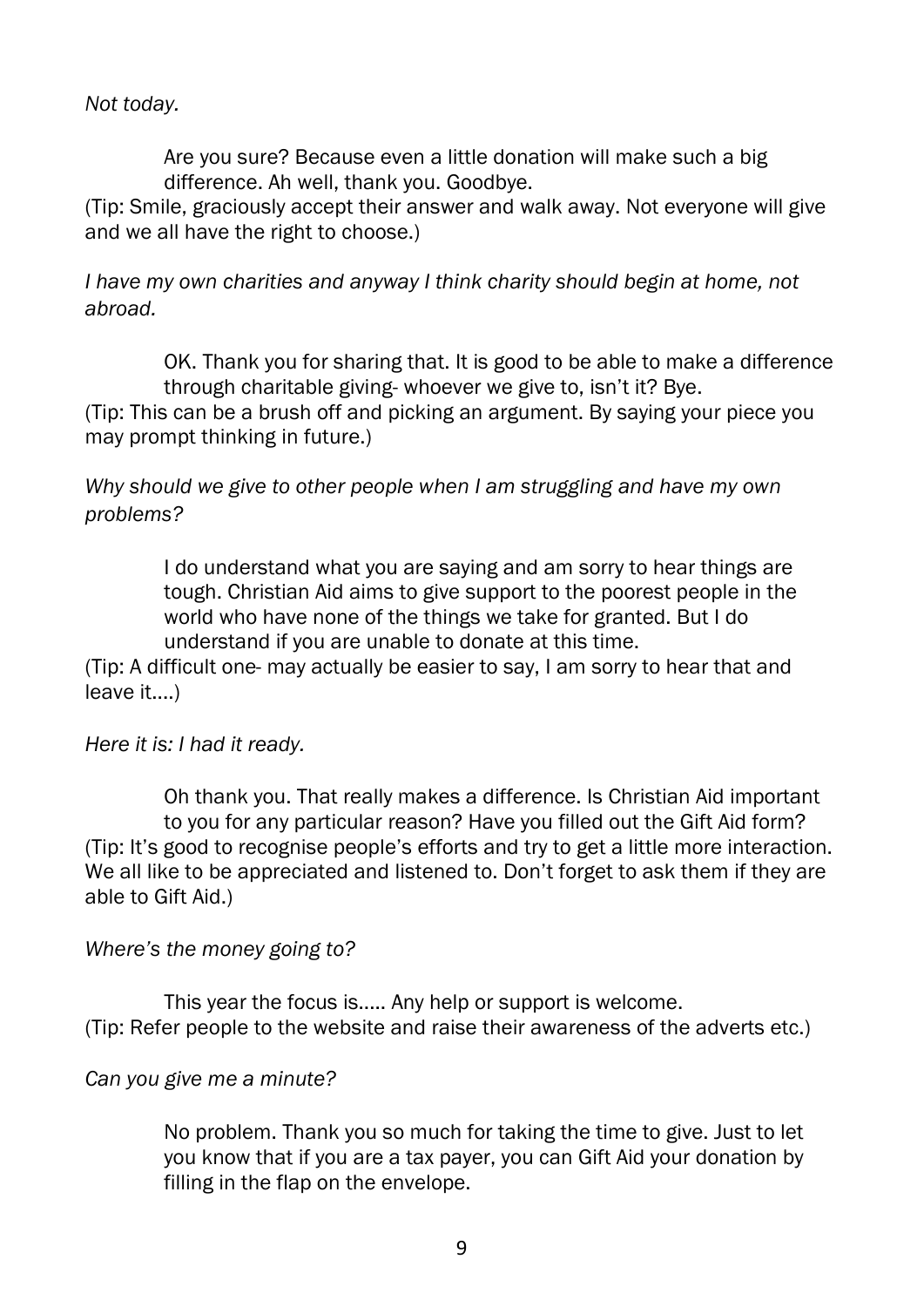(Tip: This time it's easy. They want to give- always say something encouraging!)

*I'll ask my mum.*

Great- thank you. And if she cannot find the envelope I have another one here. It really will make a difference.

(Tip: Almost give them the words to say to mum. Then they understand what it is for and may influence their mum to give!)

*It's not a lot, but it's all I've got in change.*

Big thank you! If everyone gave just a little it would soon mount up. Every little helps. Sounds like a cliché, but it's true.

(Tip: Just like the widow's mite- always be grateful and let them know you appreciate their giving.)

*Get lost! Leave me alone you Do Gooder!*

(SMILE) I am sorry that you feel like this. I am just trying to help make a difference for the world's poorest. Thank you!

(Tip: This hurts. But remember that names don't really hurt you. Not like working a 12 hour day in rain or shine with no food or drink. Remember why you are doing this and the difference you will make. And remember, this sort of person is few and far between.)

*I don't have any change.*

No problem. I can come back tomorrow at 6pm and collect it then. If that is no good, you can donate online- look, here is the address. (Tip: This is a brush off, but make it clear there are alternatives. They may not take them but you have offered them!).

*NO! (And the door shuts.....)*

(SMILE) Thank you. (And turn and walk away).

(Tip: This hurts too. It feels upsetting. But it is only likely to be 1 person if any and this is only 2-3 hours of your life and you hopefully never have to see the person again. Put it in perspective and move on! You can moan about it later!! Meanwhile don't shout or be rude or let yourself down, however hard it feels!)





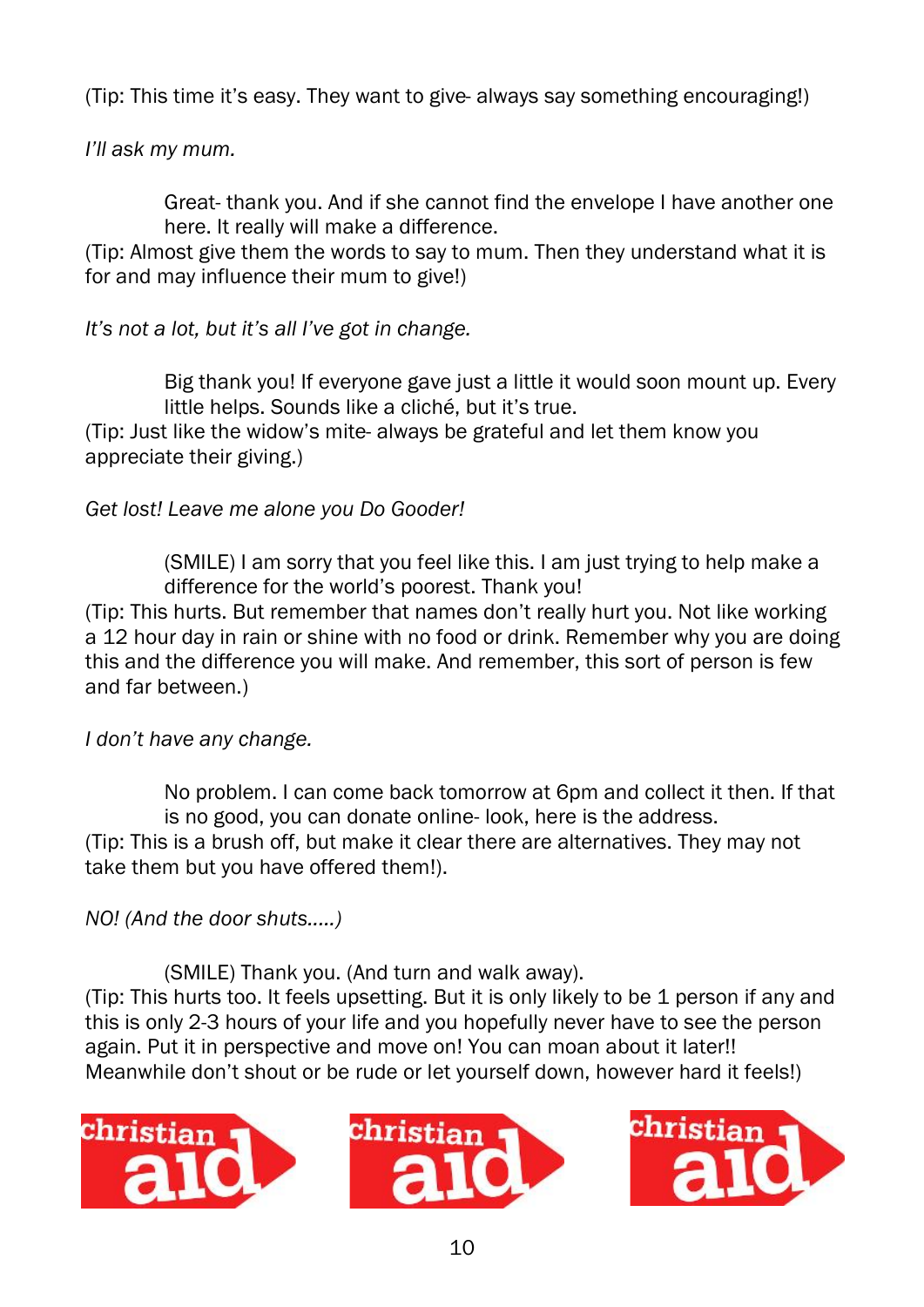

# Hall and Facilities to Hire

Portfields Primary School are delighted to be able to offer a hall, newly fitted kitchen and toilet facilities available for hire.

If you are looking for that special place for a child's birthday party, christening, family gathering or club then our hall could be the perfect space.

The hall measures approximately 15 metres by 12 metres.

The hall and facilities can be hired in the evenings or over the weekend.

Attractive hire rates are offered:

Monday to Friday

£20 per hour or part thereof for the hall only or £25.00 per hour or part thereof for the hall, kitchen and toilets.

Weekends

£25.00 per hour or part thereof for the hall only or £30.00 per hour or part thereof for the hall, kitchen and toilets.

Tables and chairs may be hired at additional cost.

Gated parking for up to 30 cars is included.

Hire is available in and out of school term times.

Block bookings of three months or more come with a reduced hourly rate to those shown above, details can be provided upon request.

Please telephone the school on 01908 616060 or email

[admin@portfields.org](mailto:admin@portfields.org) for further information or to arrange a viewing.

Westbury Lane Newport Pagnell Buckinghamshire

MK16 8PS Prices effective from September 2018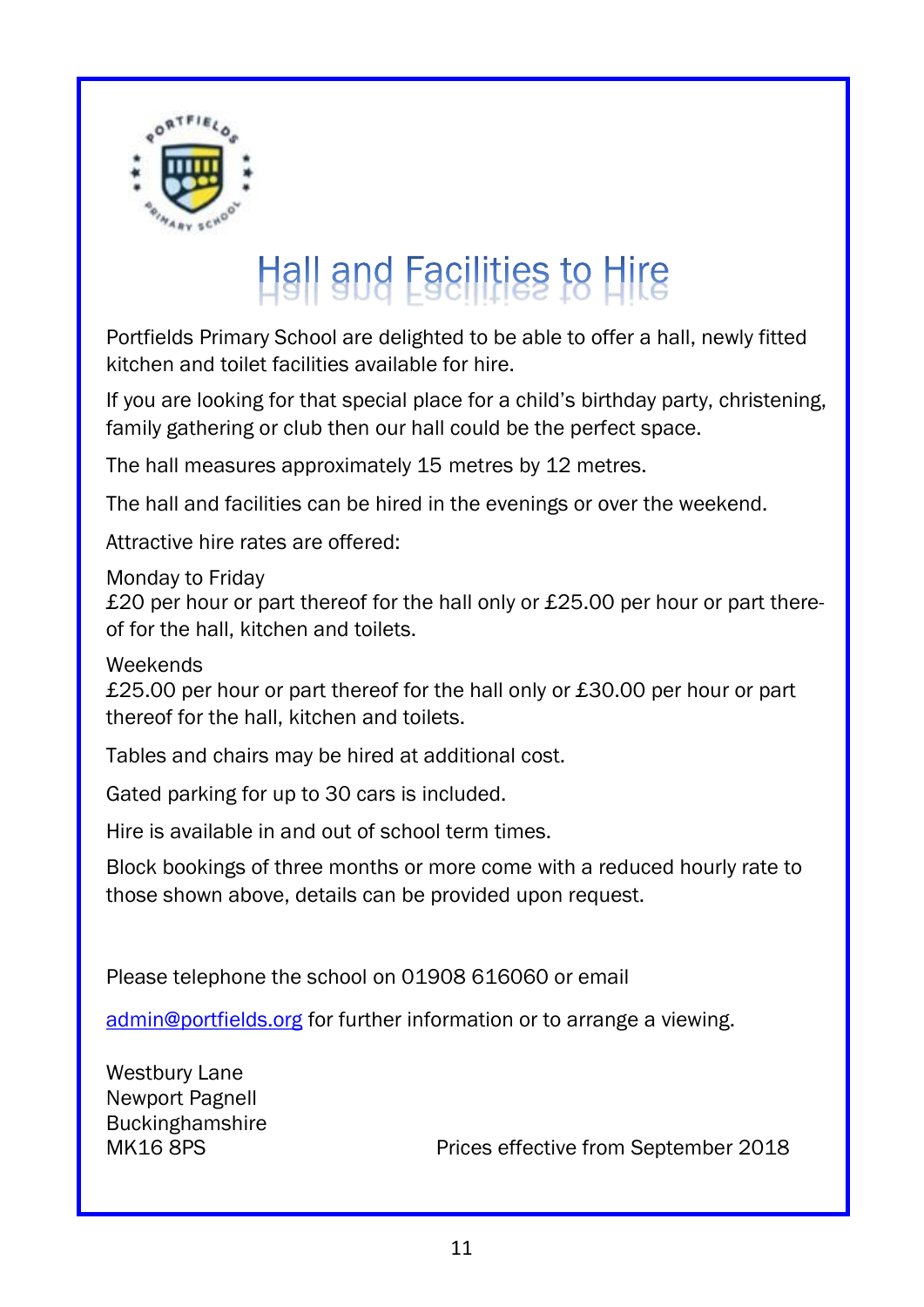| ı<br>I<br>í<br>¢<br>ł<br>ľ |  |
|----------------------------|--|
|                            |  |

| CTNP Lent Event 2019                                                                                              |        |      |             |       |
|-------------------------------------------------------------------------------------------------------------------|--------|------|-------------|-------|
| We shall be arowing and discussing a different film each week, and there will be two chances to see the film each |        |      |             |       |
| week                                                                                                              |        |      |             |       |
| 픻                                                                                                                 | Date 1 | Time | Date 2 Time | Venue |

| 三三                            | Date 1   | Time    | Date 2   | Time    | Venue                     |
|-------------------------------|----------|---------|----------|---------|---------------------------|
| Jesus Christ, Superstar       | 11 March | 2.00 pm | 14 March | 7.30 pm | <b>DRC</b>                |
| Godspell                      | 18 March | 2.00 pm | 21 March | 7.30 pm | <b>DRC</b>                |
| Life of Brial                 | 25 March | 2.00 pm | 28 March | 7.30 pm | URC (25th) or NPBC (28th) |
| Son of God                    | 1 April  | 2.00 pm | 4 April  | 7.30 pm | <b>DRC</b>                |
| General discussion/reflection | 8 April  | 2.00 pm | 11 April | 7.30 pm | <b>DRC</b>                |

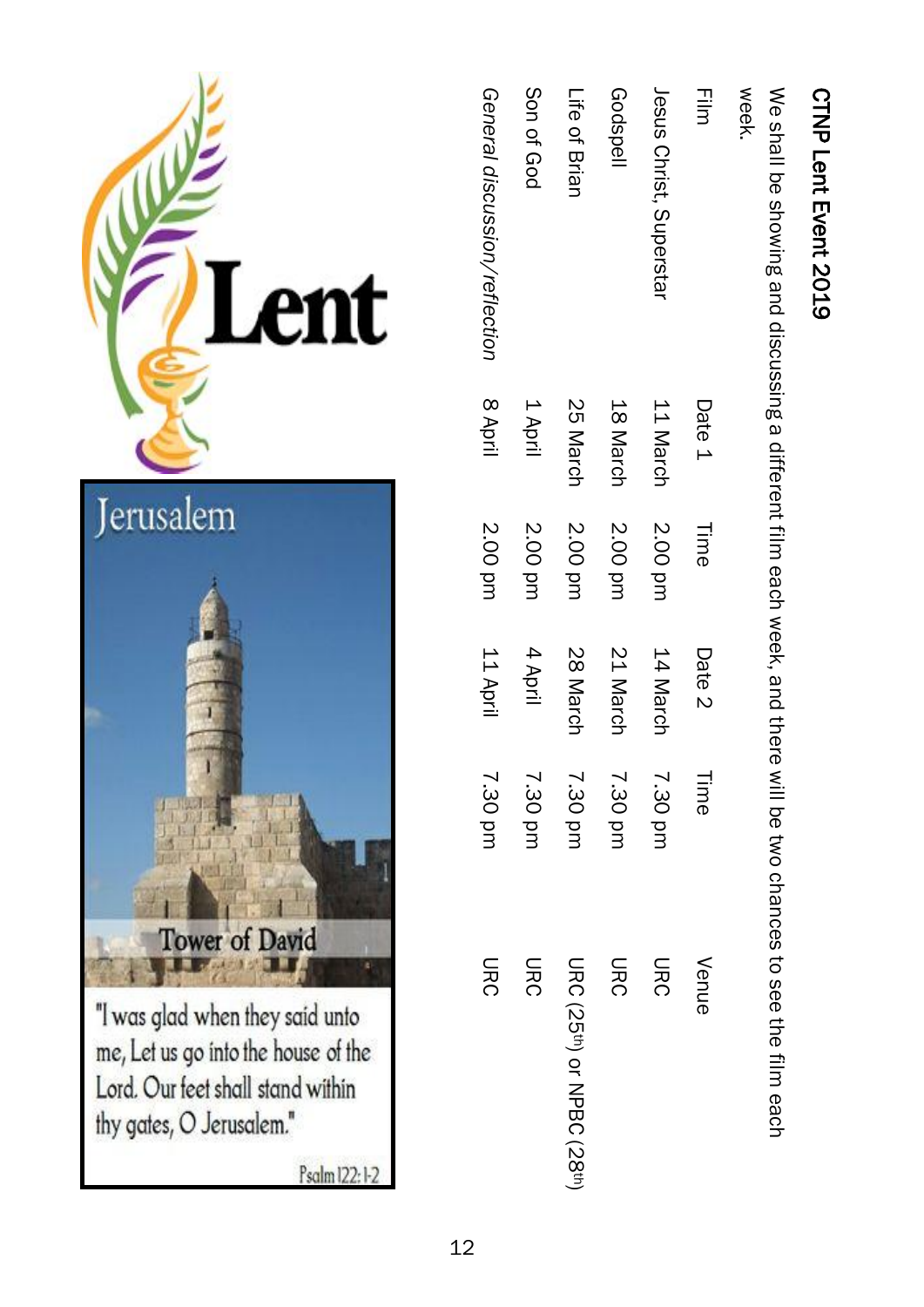

World Day of Prayer

# Friday 1st March 2019

This year's service will be held at : The Parish Church of St. Peter and St. Paul, High Street, Newport Pagnell at 2 pm, and everyone is welcome. Refreshments will follow.

The World Day of Prayer is an international, inter-church organisation which enables us to hear the thoughts of women from all parts of the world: their hopes, concerns and prayers. The Day of Prayer is celebrated in over 120 countries and we shall be part of a great wave of prayer encircling the globe – starting as the sun rises over Samoa, continuing as it makes its way around the earth, and ending some 38 hours later as the sun sets on American Samoa. The service has been translated into over 60 languages and 1,000 dialects and here in the British Isles some 6,000 services will take place.

This year's service has been prepared by the women of Slovenia, one of the smallest and youngest countries in Europe. They have faced barriers since the end of the Second World War when their country was part of Yugoslavia, a Marxist socialist republic. Through this service, they share the challenges they have met and their hopes for the future.

*Come – Everything is Ready!*

To find out more about World Day of Prayer please visit their website [www.wwdp.org.uk](http://www.wwdp.org.uk/)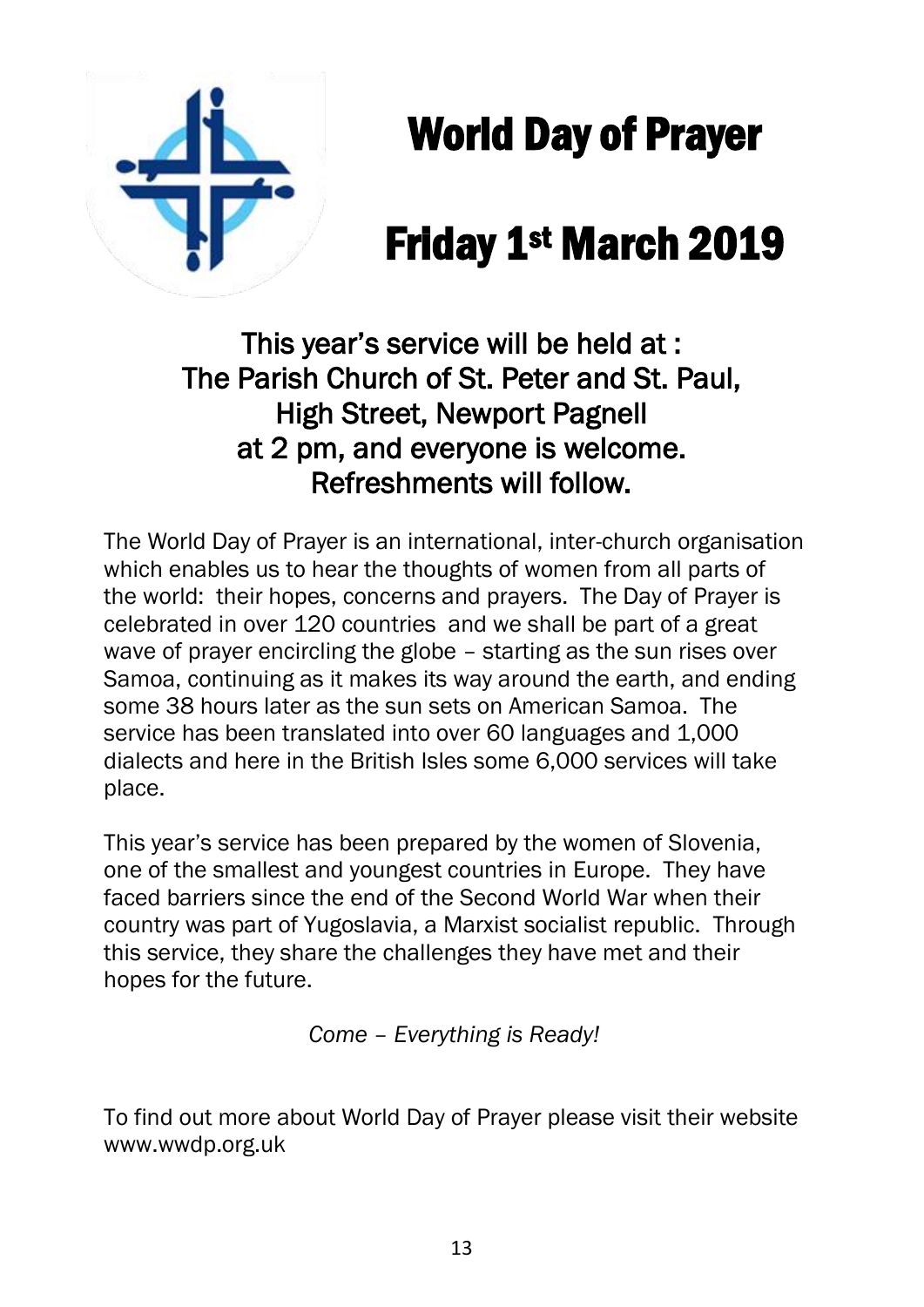

The current Editor of CTNP Connections is no longer worshipping in Newport Pagnell so it is necessary to find a new Editor to produce and distribute (electronically) each month the Connections Magazine.

If you are interested please contact:

Neville Watson : nevillefromnp@gmail.com *(For the scope of the Job —See Page 11)*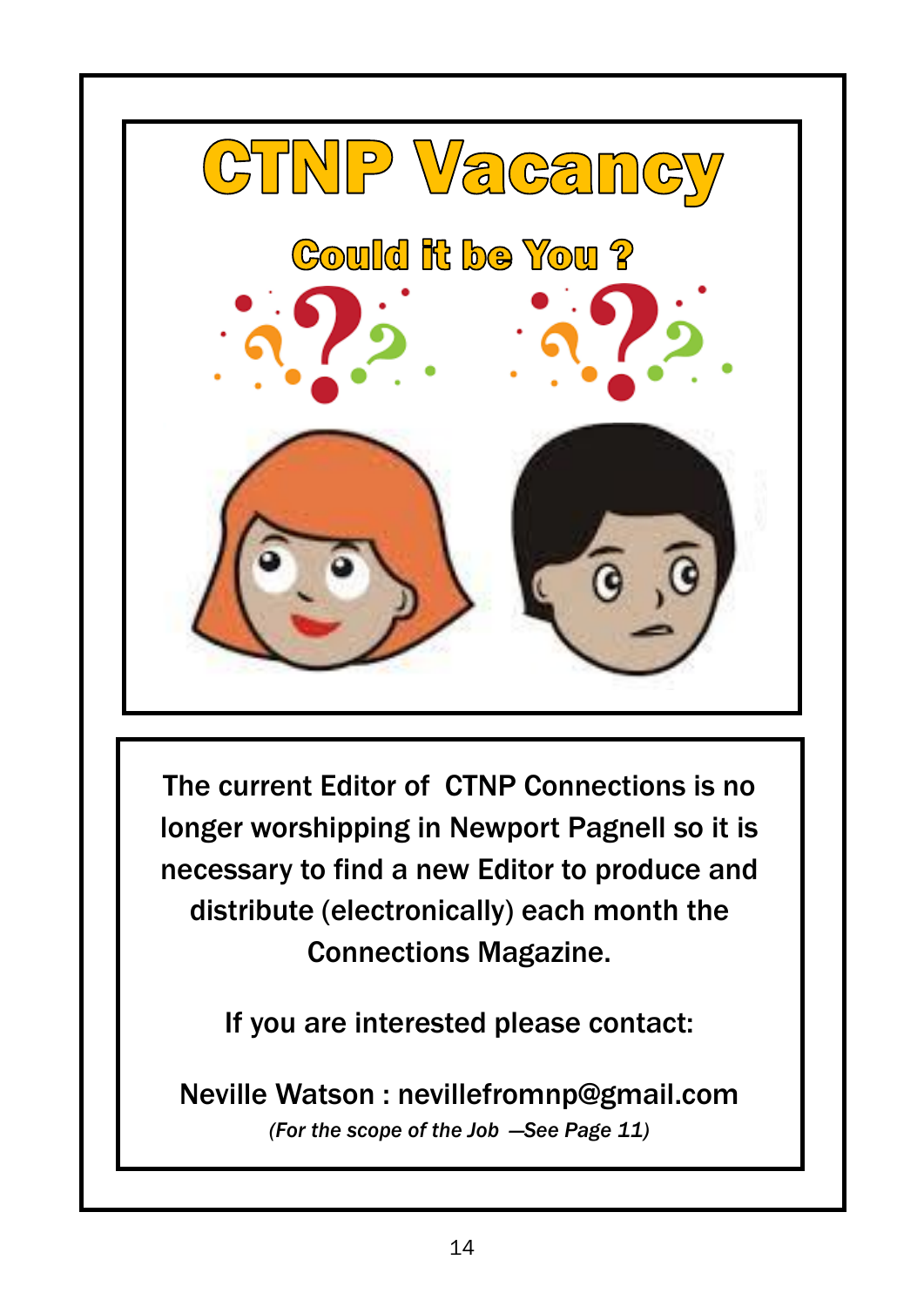

# CTNP Editor Job Actions



The person who accepts the task will:

- Monthly ensure a suitable master is produced from supplied event content with some researching or requesting further information.
- Be able to access the internet to receive and send e-mail and data.
- Maintain a list of all Ministers who are willing to write a Minister's letter and remind them at the end of the previous month and again usually a week before the required Phonebox publication date of 16<sup>th</sup> of the month prior to issue.
- Requesting the provision, and ensuring the supply, of the monthly Ministers Letter which will also be sent to the editor of the Phonebox Magazine for publication.
- Not all event details include a poster or eye catching copy so the ability to use a publishing programme would be preferred to produce relevant improved information details for inclusion in the magazine.
- Supply of the magazine in a PDF format to all CTNP Church Contacts every month where possible to ensure photocopy and distribution on the last Sunday of the previous Month.

*The current Editor will supply the applicant all relevant materials and layout masters plus historic copies of the magazine since taking it on in April 2017 and any other help required.*